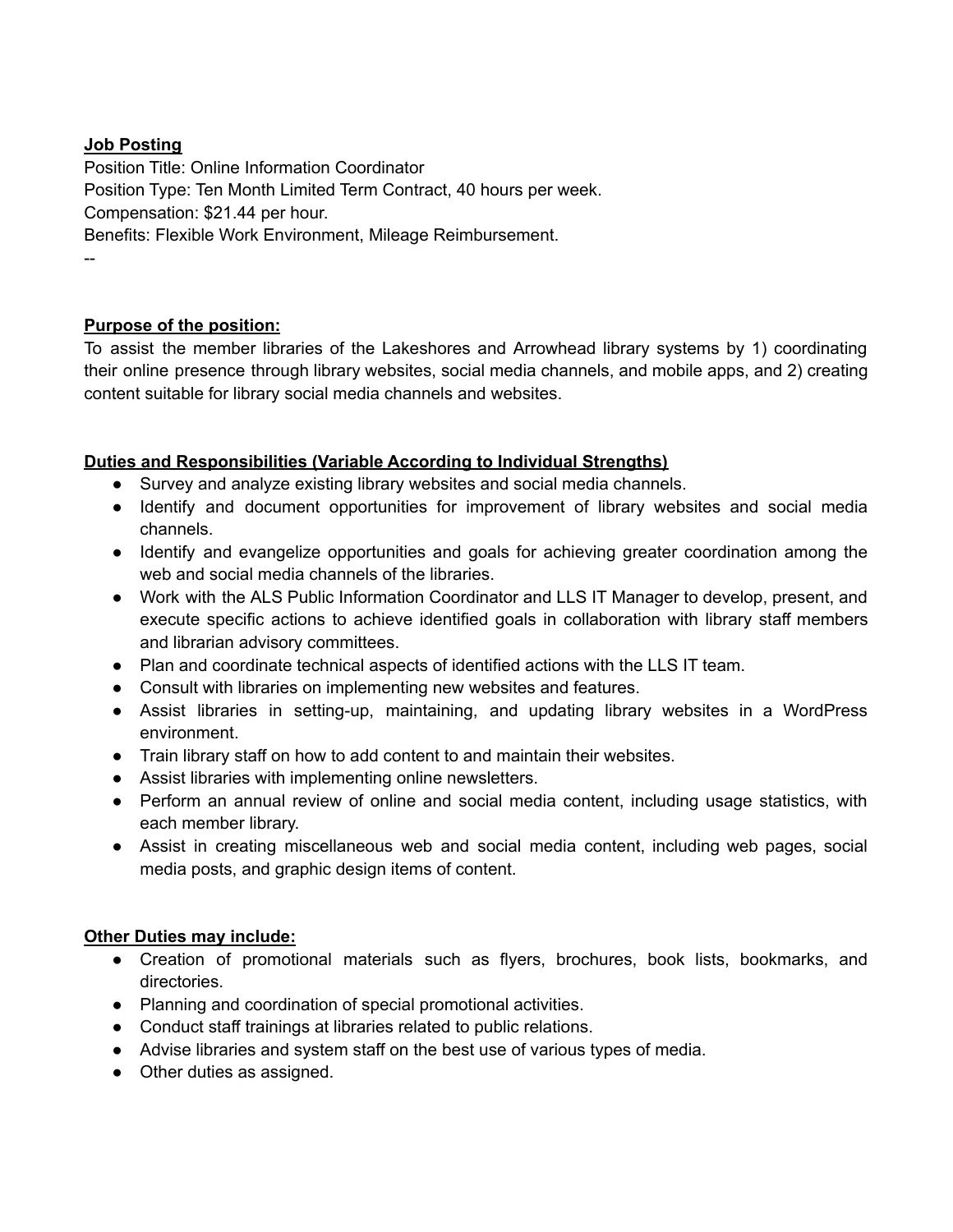# **Unique Aspects Of this Position**

- Lakeshores Library System (LLS) and Arrowhead Library System (ALS) partner closely in many areas of service to member libraries.
- This position is funded by the American Recovery Plan Act (ARPA).
- LLS and ALS are exploring the formation of a new combined library system effective January 1, 2023.
- Merger-related staff restructuring may allow this position to become permanent.
- Due to its experimental nature, the duties and responsibilities of this position may evolve to suit the skills and interests of the right candidate.

# **Supervision**

Lakeshores Library System is the fiscal and administrative agent of the grant that is funding this position. Therefore, terminal supervision for this position will be provided by the LLS Administrator. However, this position will report directly to the ALS Public Information Coordinator, who will provide day-to-day supervision, direction, and coaching.

# **Required Qualifications**

- A flexible, self-starting, communicative attitude is critical for success in this position.
- Advanced knowledge of web page design principles including wireframing, building, content creation, and graphics are critical.
- Strong experience with WordPress or demonstrated aptitude to learn quickly is critical.
- Advanced knowledge of Adobe Creative Suite programs (dependent on activities, including Photoshop, InDesign, Illustrator, Acrobat, Premiere Pro, etc.).
- Excellent communication skills, both written and in-person.

# **Education**

- Bachelor's degree in related field (graphic design, web design, user experience, marketing, etc.) or 2+ years of directly-relatable professional experience.
- Educational background in traditional or digital marketing is a significant bonus.

# **Knowledge Skills and Abilities**

- Passion for public libraries and their mission to serve their communities.
- Ability to work independently with a minimum level of supervision.
- Ability to design attractive educational and promotional materials.
- Must be able to work at a computer station up to eight hours a day.
- Ability to use computer equipment, printers, email, and other modes of communication is essential.
- Some local travel may be necessary.